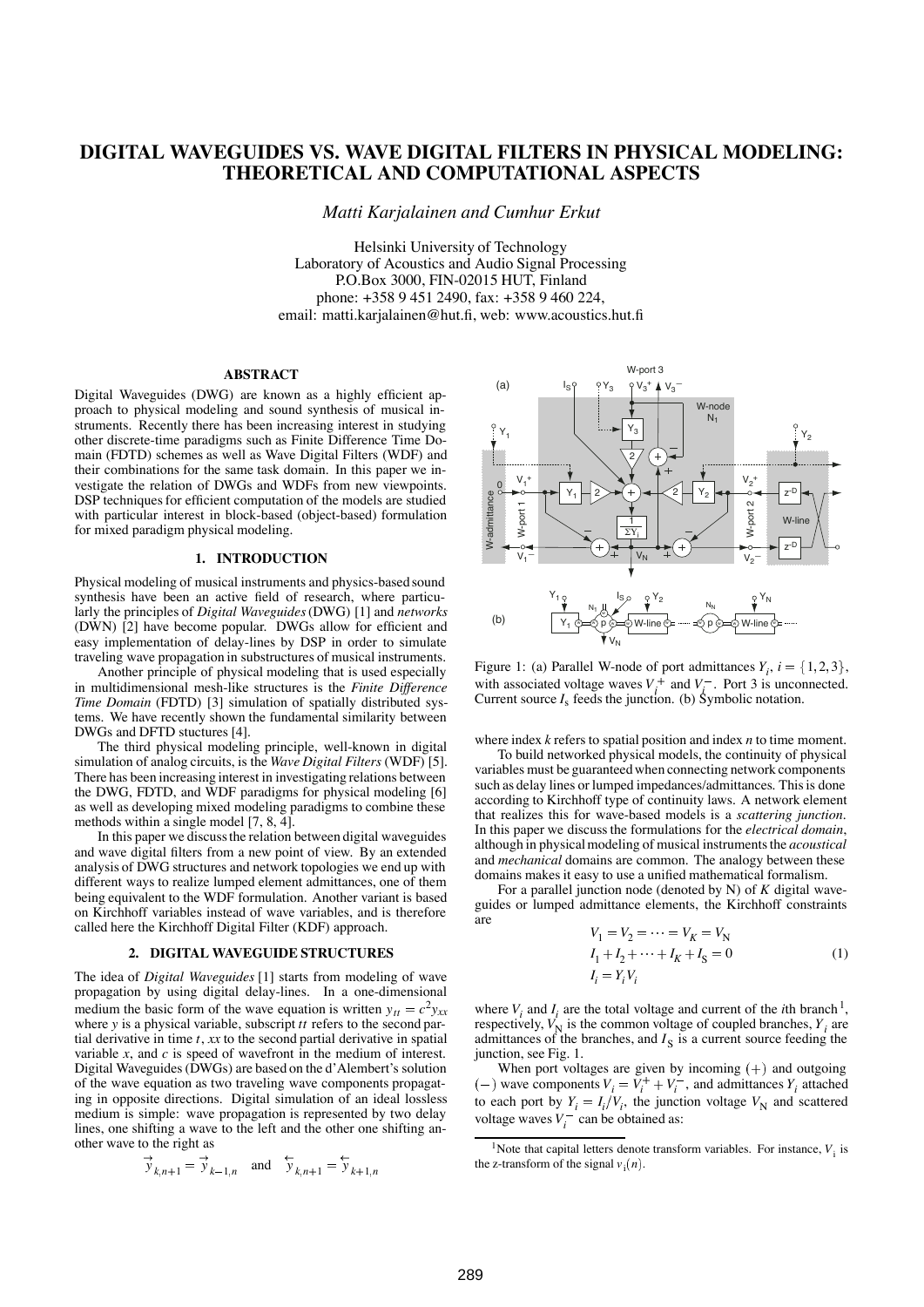

Figure 2: (a) Series W-node (loop) of port admittances  $Y_i = 1/Z_i$ ,  $i = \{1, 2, 3\}$ , with associated voltage waves  $V_i^+$  and  $V_i^-$ . Port 3 is unconnected. Current source  $I_S$  feeds the junction. (b) Symbolic notation.

$$
V_{\rm N} = \frac{1}{Y_{\rm tot}} \left( I_{\rm S} + 2 \sum_{i=1}^{K} Y_i V_i^+ \right) \tag{2}
$$

$$
V_i^- = V_N - V_i^+ \tag{3}
$$

where  $Y_{\text{tot}} = \sum_{i=1}^{K} Y_i$  is the sum of all admittances to the junction.<br>The resulting junction, a parallel *W-node* (wave node), is depicted as a DSP structure in Fig. 1. A symbolic notation used in this study is also shown. The delay lines or termination admittances are connected to the *W-ports* of a W-node.

For a series connection of port admittances<sup>2</sup>, i.e., a series Wnode (denoted by L) of *M* ports, the Kirchhoff rules are written as

$$
I_1 = I_2 = \dots = I_M = I_L
$$
  
\n
$$
V_1 + V_2 + \dots + V_M + V_S = 0
$$
  
\n
$$
I_i = Y_i V_i
$$
\n(4)

where  $I_L$  loop current common to all ports. This results in voltage wave equations  $\mathbf{v}$  and  $\mathbf{v}$  and  $\mathbf{v}$  and  $\mathbf{v}$ 

$$
I_{\rm L} = \frac{1}{Z_{\rm tot}} \left( V_{\rm S} + 2 \sum_{i=1}^{M} V_i^+ \right) \tag{5}
$$

$$
V_i^- = Z_i I_{\rm L} - V_i^+ \tag{6}
$$

where voltage wave components at ports are as in Eq. 2, and impedances are  $Z_i = 1/Y_i$  and  $Z_{\text{tot}} = \sum_{i=1}^{M} Z_i$ . Figure 2(a) depicts a DSP structure for computing the series connection, and Fig. 2(b) is its symbolic notation used in this study.

#### **2.1 Termination of W-nodes**

The DWG node formulations shown in Figs. 1 and 2 above can realize any discrete-time LTI parallel or series connections of arbitrary admittances  $Y_i$ . They must be positive real to guarantee passivity. If the admittances are real-valued (frequency-independent), the nodes are memoryless, and the computation can be optimized for a minumum number of operations such as multiplications.

While direct realization of arbitrary admittances in the formulations above looks convenient, it is often desirable to keep the nodes themselves memoryless. In order to realize arbitrary admittances with real-valued coefficients  $Y_i$  (or  $Z_i$ ), we have to modify the structures. Figure 3 depicts the case of a parallel node with feedback of  $V^-$  to  $V^+$  through filter  $H(z)$ *V*<sup> $-$ </sup> to *V*<sup> $+$ </sup> through filter *H*(*z*).



Figure 3: A network for the derivation of admittance realizations with real-valued coefficients  $Y_i$  for a parallel connection.

For generality we may assume that  $Y_1$  and  $I_s$  in Fig. 3 form a Norton's equivalent of an arbitrary DWG network reduced to a single admittance  $Y_1(z)$  and current source  $I_S(z)$  for a parallel connection. Instead of an arbitrary admittance for the port to the right we attach a real-valued reference admittance  $Y_{ref}$  and a feedback of the outgoing wave  $V^-(z)$  through transfer function  $H(z)$  back to the incoming wave terminal. Now we can write

$$
V_{\rm N}(z) = (I_{\rm S}(z) + 2H(z)V^-(z)Y_{\rm ref})/(Y_1(z) + Y_{\rm ref})
$$
 (7a)

$$
V^{-}(z) = V_{N}(z) - H(z)V^{-}(z)
$$
 (7b)

By eliminating  $V^-$  and solving for  $V_N(z)$  we get

$$
V_{\rm N}(z) = \frac{I_{\rm S}(z)}{Y_1(z) + \frac{1 - H(z)}{1 + H(z)} Y_{\rm ref}}
$$
(8)

which shows that the reference admittance  $Y_{ref}$  together with feedback through  $H(z)$  corresponds to admittance

$$
Y(z) = \frac{1 - H(z)}{1 + H(z)} Y_{\text{ref}}
$$
 (9)

in the formulation of a DWG port without feedback (as for  $Y_1$ in Fig. 3). For the dashed line part  $\{V^+(z) - V^-(z)\}Y_{ref}(z) =$  $Y(z) V_N(z) = I(z)$ , i.e., the current through  $Y(z)$ .

Let's now investigate different choices of selecting  $H(z)$ . The simplest case is when  $H(z) = 0$ , which is a resistive termination at a port of a node, and it does not deviate from the standard DWG formalism presented before. Notice that this is also compatible with the Wave Digital Filter conductance/resistance formulation [5], for which  $Y_R = 1/R = Y_{ref}$ .<br>From Fig. 3 we can easily see that the delay-free component of

 $H(z)$  must be equal to zero, otherwise the feedback loop created is (in a general case) not computable.

Next we try the case  $H(z) = z^{-z}$ <sup>-1</sup>, i.e., with a feedback through a unit delay. For that case

$$
Y_{\rm C}(z) = \frac{1 - z^{-1}}{1 + z^{-1}} Y_{\rm ref}
$$
 (10)

Figure 4, curve C, characterizes the admittance of  $Y_C(z)$ , which at low frequencies ( $f \ll 1/2T_s$ ) resembles an analog capacitor with  $c$ *apacitance value* 

$$
C = T_{\rm s} Y_{\rm ref}/2 \tag{11}
$$

Here  $T_s$  is the sampling period applied. This corresponds to the WDF capacitance formulation [5]. When  $H(z) = -z^{-1}$  the admittance realized will be

$$
Y_{\rm L}(z) = \frac{1+z^{-1}}{1-z^{-1}} Y_{\rm ref}
$$
 (12)

Figure 4, curve L, characterizes the admittance of  $Y_L(z)$ . At low frequencies it now resembles an analog inductor of

$$
L = T_{\rm s} / (2Y_{\rm ref}) \tag{13}
$$

This corresponds to the WDF inductance formulation [5]. For  $H(z) = gz^{-1}$ , parameter *g* varying  $-1 \dots 0 \dots 1$ , the admittance obtained varies from inductive (lossless) to resistive to capacitive (lossless) as characterized in Figs. 4.

<sup>2</sup>An impedance analog type of formulation for a series connection, with current waves ar ports, results in the same structure as the parallel node of admittances in Fig. 1.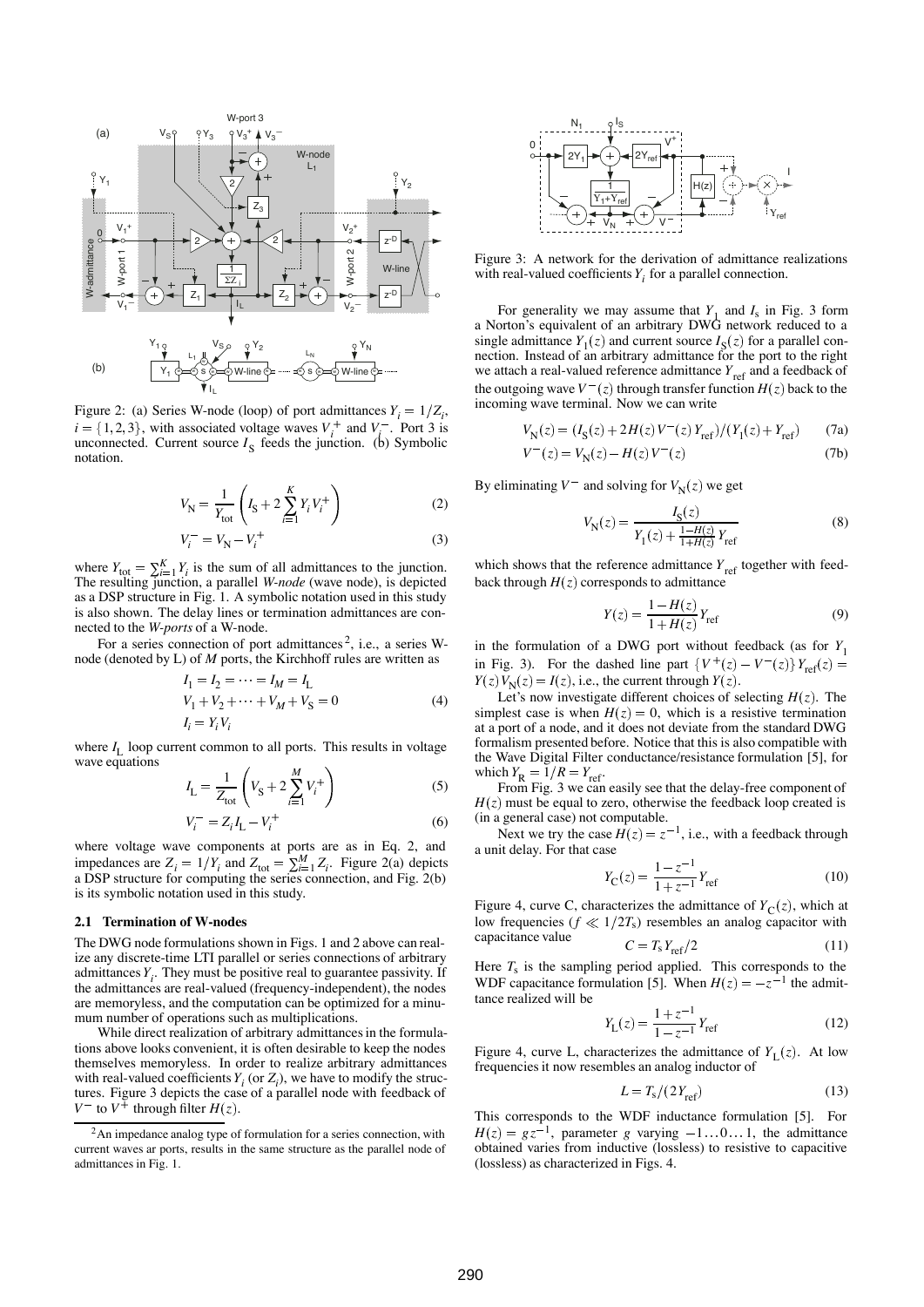

Figure 4: Normalized admittance  $|Y/Y_{\text{ref}}|$  for WDF elements with delay feedback coefficient  $g = -1 \dots 1$ . Frequency scale normalized to Nyquist frequency. Specific cases:  $L = \text{inductance}, C =$ capacitance,  $R =$  resistance. Admittance of an analog capacitance, approximated by the WDF capacitance, is plotted by dashed line.

A useful property of mapping Eqs. (9) is that allpass forms admittances are mapped to allpass forms, i.e., it is easy to realize lossless admittances and to guarantee stability and numerical robustness of models. Notice however that due to the bilinear mappings in Eqs. (10) and (12) the capacitors and inductors realized do not show a good match with the equivalent analog components at frequencies approaching the Nyquist frequency (see admittance of curve C in Fig. 4. Only on a warped angular frequency scale  $\Omega$ ,

$$
\Omega = (2/T_s) \tan(\omega T_s/2) \tag{14}
$$

the admittances of the digital capacitance and inductance of Eqs. (10) and (12) match with their analog counterparts [5]. This is not always a problem, because often a good match at low frequencies is enough, or it is possible to design pre-warped frequency responses such that the final realization has a desired frequency behavior. Another choice is to approximate capacitors and inductors with higher-order expressions either in the DWG formulation of Figs. 1 and 2 or by higher-order  $H(z)$  filters in Figs. 3 and 5.

Higher-order filters  $H(z)$  are useful also for realizing more complicated system components than the basic lumped elements, such as complex resonators, that are common in musical instruments. The bridge admittance of the guitar is an example thereof [1].

### **2.2 Kirchhoff Digital Filter (KDF) formulation**

An alternative formulation to realize port admittances is shown in Fig. 5(a). Now we can write

$$
V(z) = (IS(z) - H(z)V(z) Yx)/(Y1(z) + Yx)
$$
 (15)

By solving for  $V(z)$  we get

$$
V(z) = \frac{I_S(z)}{Y_1(z) + (1 + H(z))Y_x}
$$
(16)

which shows that feedback through coefficient  $Y_x$  and  $-H(z)$  corresponds to admittance

$$
Y(z) = (1 + H(z)) Y_{x}
$$
 (17)

In order to realize an arbitrary admittance  $Y(z)$  we need to set

$$
H(z) = \frac{Y(z)}{Y_{\rm x}} - 1\tag{18}
$$

By selecting  $Y_x$  to be equal to the zero-delay component  $y(0)$  in the impulse-response of  $Y(z)$ , filter  $H(z)$  will include a delay and the DSP structure is computable. It is easy to find that any (delay-free)  $Y(z)$  of FIR or IIR form can be realized in this way. For the dashed line part in Fig. 5 we can derive

$$
I(z) = A(z) - B(z) = Y(z) V(z)
$$
 (19)

i.e., it represents the current in  $Y(z)$ . In this paper we call the structure the Kirchhoff Digital Filter (KDF) solution because both Kirchhoff variables  $V(z)$  and  $I(z)$  related to  $Y(z)$  are explicitly available



Figure 5: (a) Parallel and (b) series realization of a lumped component (right-hand side) by a method that is called here the Kirchhoff Digital Filter (KDF) formulation.

in the structure. Any number of lumped elements  $Y(z)$  can be connected in parallel in this way, and this is compatible with the wavebased components as shown by the left-hand side in Fig. 5(a). A KDF-type series connection is depicted in Fig. 5(b).

For a resistive admittance  $Y = 1/R$  and  $Y_x = Y$  in Fig. 5(a) we get  $H(z) = 0$ , i.e., there is again no feedback and  $I(z) = V<sub>N</sub>(z)/R$ . For an analog capacitor we may use different KDF approximations, but the best lossless approximation is equivalent to the WDF capacitor, i.e.,  $Y(z) = \{(1 - z^{-1})/(1 + z^{-1})\} Y_{\text{ref}}$  and  $Y_x = Y_{\text{ref}}$ , which yields

$$
H_{\rm C}(z) = \frac{-2z^{-1}}{1+z^{-1}}\tag{20}
$$

A KDF inductor, equivalent to a WDF inductor, can be formulated in a similar way. Notice that for KDFs there is no such restriction that was stated for WDFs by equation (9).

# **3. GENERAL NETWORK STRUCTURES**

The parallel and serial connections (they are called adaptors in WDFs), as derived above, are examples of complete networks connected through a single node. In a general case of DWGs there is need to construct circuits and networks where parallel and serial substructures are connected to constitute more complex parallel and series structures. The goals are (a) generality for any physically meaningful structures, (b) computational efficiency, (c) localized effect of block parameters, and (d) scheduling of computation operations so that delay-free loops are avoided  $3$ . We have developed and applied the BlockCompiler (BC) [9] software environment to experiment with different modeling paradigms separately and mixing the paradigms in a single model.

There are different strategies of network computation towards the goals above, but it seems that tree-structuring of scheduling is a useful common feature. We will present below a method that is conceptually based on the Thevénin's and Norton's methods [10]. A given network structure is composed into a tree structure so that computation starts from leaves, propagating towards the root by mapping substructures to Thevénin and Norton equivalents until the root block is reached. There the full state of its variables can be computed. This will then propagate back towards leaves, giving the full state of the variables in each block until all blocks are finished for that sample period. This resembles the strategy in the Binary Connection Tree (BCT) method proposed in [11].

 $3$ Computability is no problem when parallel and series connection blocks are separated by delay lines as in Figs. 1(b) and 2(b), but for lumped element connections strict rules must be followed.